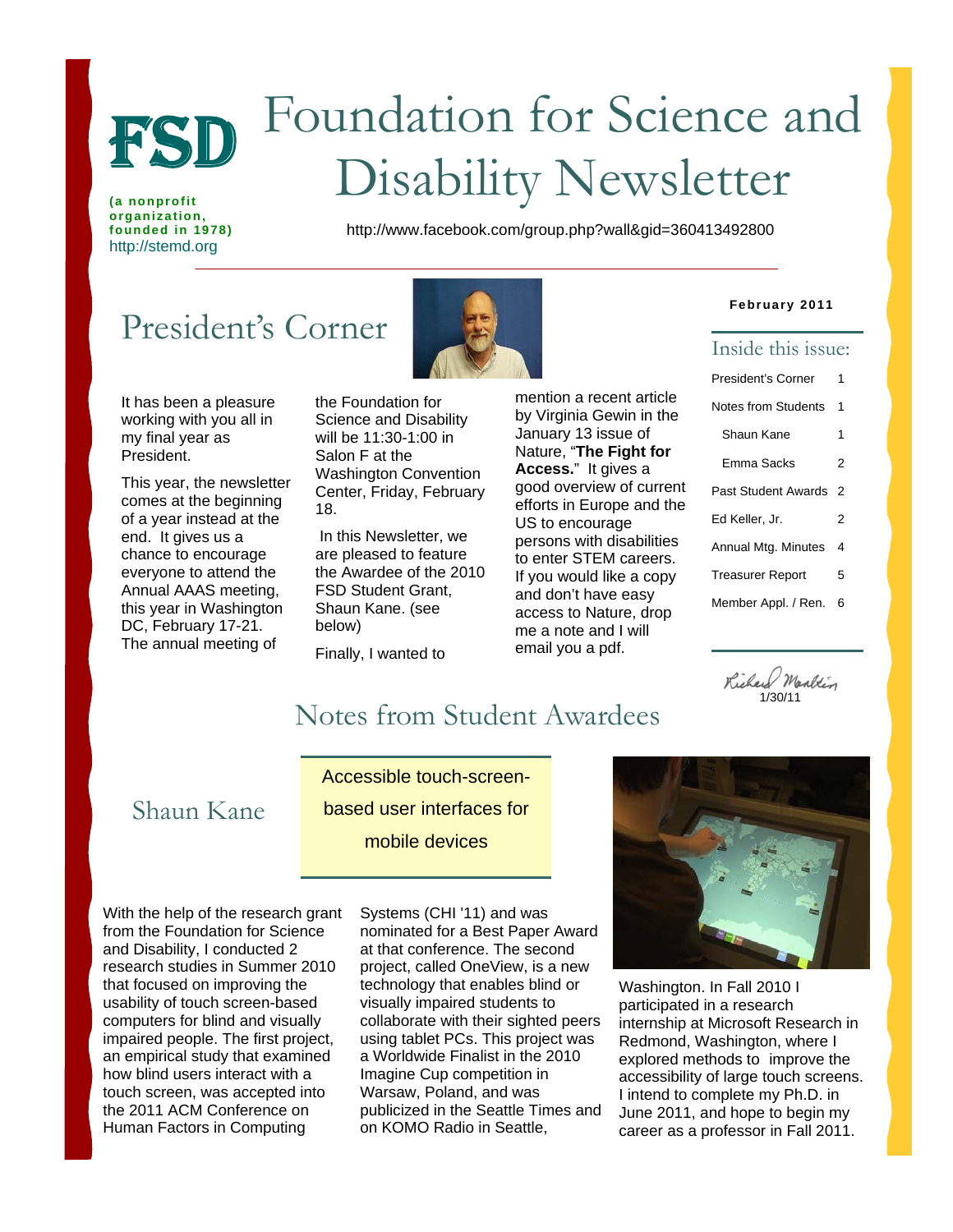### Emma Sacks

Low birth weight and prematurity contribute to approximately one third of newborn deaths and to an unknown amount of subsequent disability. I am interested in finding ways to reduce the mortality and morbidity of newborns in developing countries by improving the identification of ill newborns and enhancing the care they receive at birth. I am in my fourth year of doctoral study at Johns Hopkins and have completed my

**Qualitative research on homebased care of premature (low birth weight) infants in sub-Saharan Africa** 

qualifying exams and am officially ABD! I am working on a number of research projects on maternal and newborn health in Africa and I am planning to travel back to Tanzania sometime in the next few months to collect more dissertation data.



I have attached a photo from the Global Health Council in Washington DC, where I presented some recent research in June.

#### *Student Grant Awardees since 1990*

**2000 Jennifer Last 2001 Cassandra Quave 2002 My Lien Nguyen 2003 Mark Woods 2004 Jessica Mahood 2005 Cheryl Fogle 2007 Melodi King 2008 Ryan McKindles 2009 Emma Sacks 2010 Shaun Kane 1990 Wendy Pava, Birgit Wolz, Elaine Hall 1991 Kevin Wilkins, Shan Ming Lee 1992 Meghal Antani, Lynn Hanninen, Mara Frohlinger 1993 David Fass, William Hylton 1995 Chris Tromborg 1996 Anne-Michelle Singleton 1997 Leslie Harper 1998 Maura O'Modhrain 1999 Joseph Barbera, Byunggyoo Kim** 

# In Memory of

Edward C. Keller, Jr

We are sorry to hear of the passing of long-time FSD officer and member, Ed Keller. Below is an obituary reprinted from the McCulla Funeral Home announcement, Morgantown West Virginia:

Ï

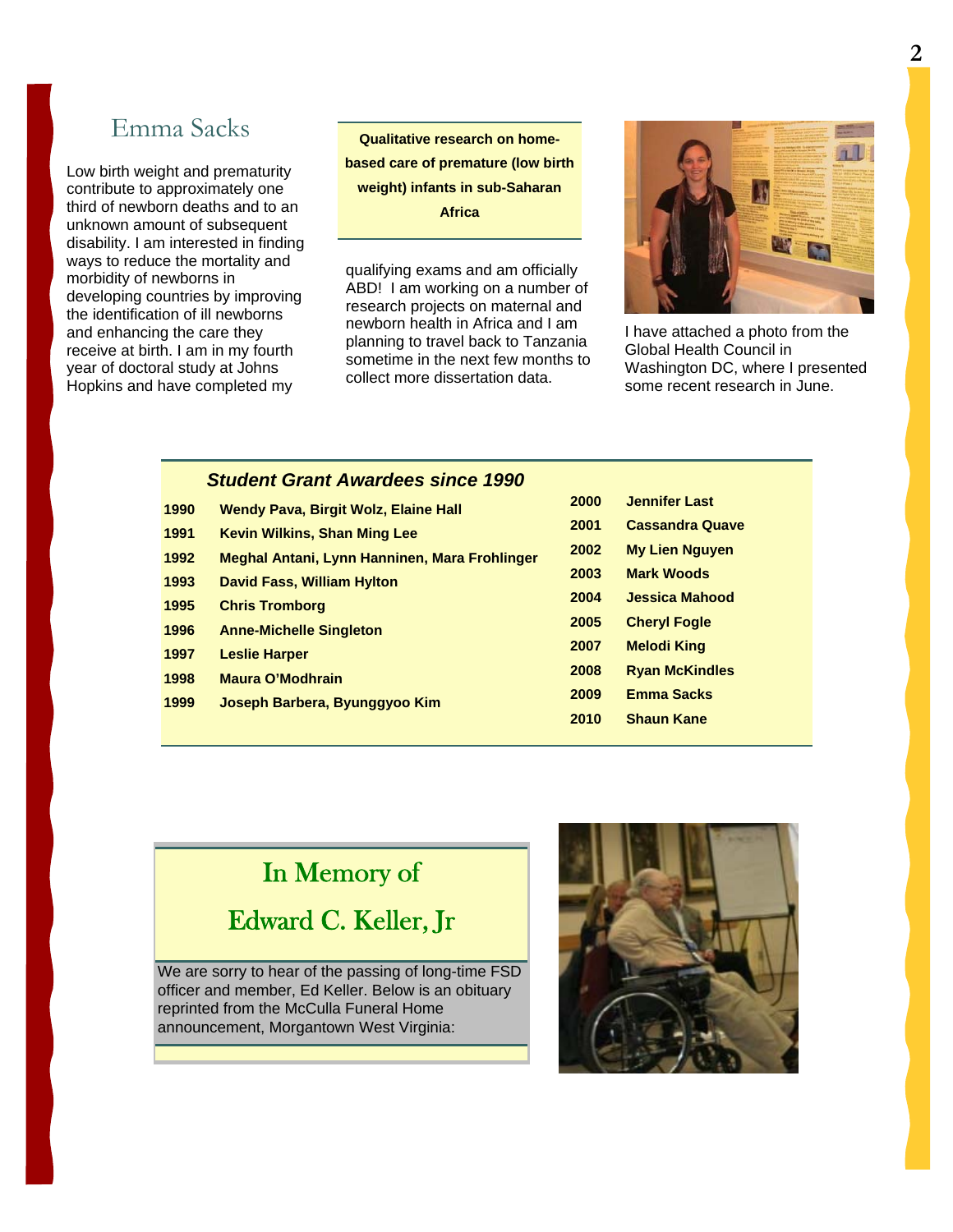#### Edward C. Keller, Jr.,

Ph.D.,Sc.D.,FAAAS, age 77, passed away on Thursday, March 18, 2010 at Ruby Memorial Hospital in Morgantown. His family had gathered close to his bedside since a major stroke on February 16th of this year.

Dr. Keller was born in Freehold, NJ on October 8th, 1932 the son of Edward C. Keller and Pauline D. (VanSickle) Keller. Ed was raised in Bloomsburg, PA, where he graduated from Bloomsburg High School in 1950. Shortly after graduation he married his high school sweetheart, Helen Baylor. At the age of seventeen he contracted poliovirus, which lead to lifelong disability in his legs. He received a grant to attend the famous rehabilitation facility in Warm Springs, GA in the summer of 1951. Ed worked hard to regain as much use of his legs as possible and soon received a scholarship to attend Pennsylvania State University in State College, PA. There he received a B.S. in Agronomy, Botany, & Economics in 1952 and his M.S. degree in Genetics/Breeding & Zoology. He then received a Ph.D. in Statistical Genetics & Statistics in 1961. He preformed his postdoctoral studies at the University of North Carolina in Chapel Hill from 1961 to 1964 in Biochemical Genetics & Statistics.

Ed worked for Penn State from 1955 to 1961 as an instructor and researcher, while attending school, and was a NIH Fellow at both Penn

St. and at UNC. From 1964 to 1968 he was an Assistant Professor of Zoology at the University of Maryland, and also was on parttime staff at George Washington University as an advisor in undergraduate education. In 1966 to 1968 Ed was Manager of Data Systems and Operations for the NUS Corporation in Los Angeles, where he worked for the space program. He came to Morgantown in 1968 as the Chairman of the WVU Biology Department. After five years as an administrator, he became a full time teacher / researcher who taught thousands of students and graduate students over a 40-year period, and served on many graduate committees. During that time he published over 110 research articles, abstracts, and reports, and was awarded 52 governmental grants. Also, he participated in high school science education in the state, and served as the past President of the West Virginia Academy of Sciences. His areas of research expertise included: Taconite pollution in Lake Superior; the ocean dumping problem of Philadelphia; EPA air and water pollution monitoring criteria; impacts of stress on bioregeneration systems in the Apollo project; oil pollution projects for the EPA and industry; waste water guidelines; nuclear, synfuel, and coal plant impact statements; the impact of acid mine drainage and acid mine drainage remediation; and the environmental influences in human cancer and cardiovascular mortalities and their spatial distributions in West Virginia.

Dr. Keller received many awards in his life that he held dear. Among those he was most proud of were: an honorary D.Sc. from Salem College (1978); WVU Social Justice Award (1991); Presidential Award for Excellence in Science, Mathematics, and Engineering (1997), Distinguished Service Award from the National Science Teachers Association (1997); and his 2002 induction into the Hall of Fame for Persons With Disabilities for his lifetime achievements.

Ed was known as a champion for the disabled. He obtained N.S.F. funding and taught for several years at a unique summer program designed to expose high school juniors to the marine sciences in a laboratory setting (Wallops Island, VA), and to other students with differing disabilities than their own. This program was so successful that an award winning film was made about it. He spent his later years as a National Science Foundation expert on disabled persons in Science and Engineering, and was the coordinator of WV Dept. Education for Equity & Access Education. Ed is survived by his son Edward C. Keller III and wife Diana, and his daughter Kim and husband S. Craig Stamm, Ph.D., and his two grandchildren Lauren V. Stamm and Nicholas Edward W. Stamm, and Lauren's fiancée, John Michael Barone, all of Morgantown. Ed was preceded in death by his parents and his ex-wife of more than 30 years, Helen Keller Henry.

**The next annual meeting of FSD is February 17-21, 2011 at the AAAS conference in Washington, DC**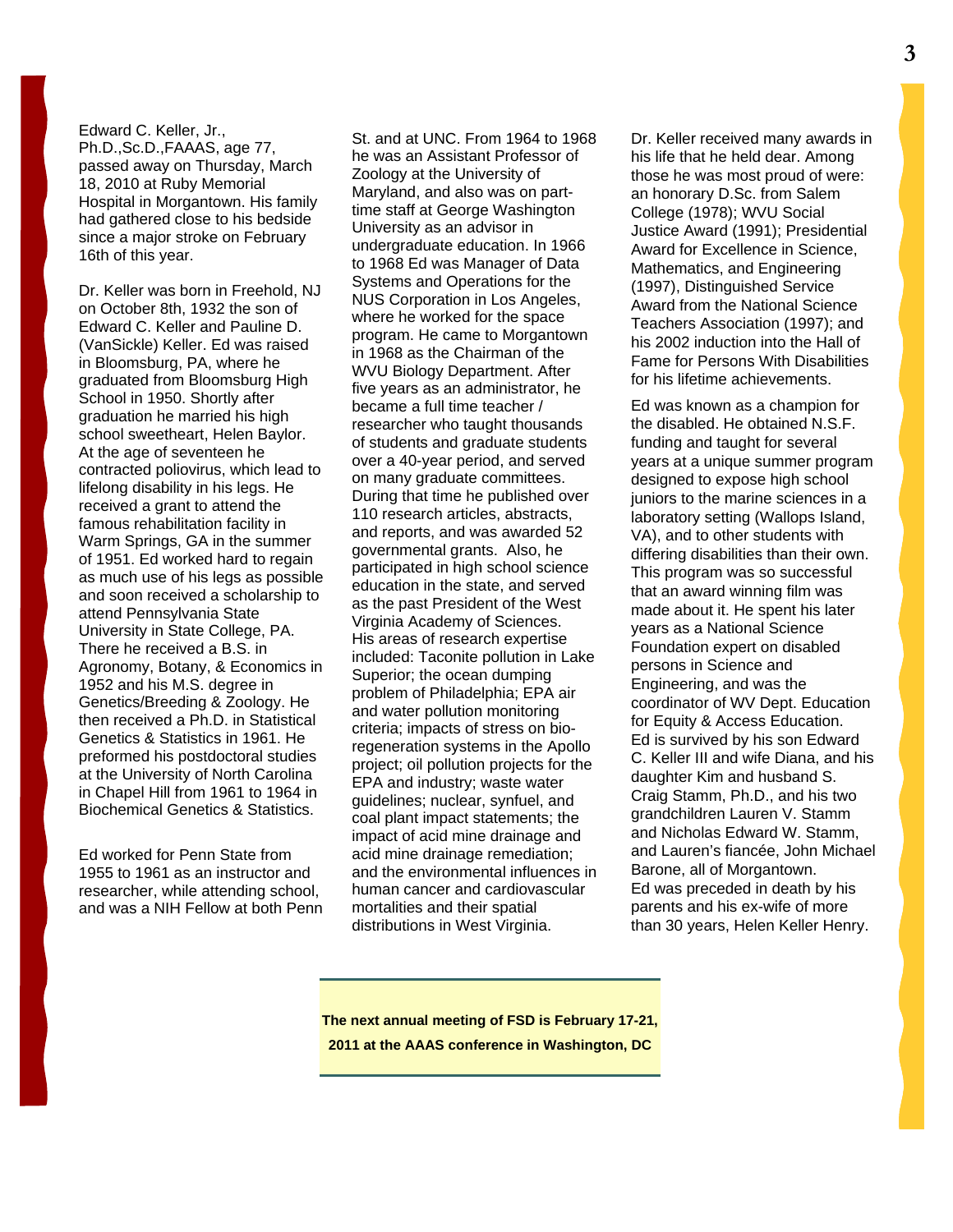#### Minutes of the FOUNDATION FOR SCIENCE AND DISABILITY Annual Meeting 9:00 AM, Friday, February 19, 2010, Carlsbad Room, San Diego Marriott and Marina 333 West Harbor Drive San Diego, CA, 92101

Angela Foreman (AngelaLeeForeman@yahoo.com) Richard Mankin (rmankin@nersp.nerdc.ufl.edu) Erica Penn (ericalyne@aol.com) Josh Penn Laureen Summers Richard Weibl Each attendee gave brief descriptions of their current professional activities.

#### **Minutes**

The minutes from the last meeting (February 13, 2009 - Chicago, IL) were reviewed and approved as posted at <http://www.ars.usda.gov/sp2UserFiles/person/3559/annmeetminute09.html>.

#### **Treasurer's Report**

Robert Van Etten (not present) submitted a report (see below). The report was discussed and approved.

#### **Science Student Grant Committee Report** - Richard Mankin

Shaun Kane, a graduate student in information sciences at the University of Washington was awarded a \$1000 student grant for work on the project, "Accessible touch screen-based user interfaces for mobile devices."

#### **Officer Elections**

Election Results – Treasurer, 3-year term beginning February 19, 2010, Angela Foreman President, 3-year term beginning February 18, 2011, Erica Penn

#### **New Business**

Laureen Summers asked if the Foundation was considering any new initiatives for 2010. Possible initiatives were discussed, including setting up of a Facebook page to establish more linkages among members and other scientific organizations. Erica Penn volunteered to set up a Facebook page to see if it would be a useful networking tool for younger members. Richard will provide Erica with copies of information on the Foundation website that can be included on the Facebook page. Erica and Laureen also plan to contribute to the 2010 Newsletter, which is expected to be posted next October.

There was some discussion of ways to increase the numbers of researchers with disabilities who attend the AAAS meeting. This has been a longstanding concern, and the recent economic problems may lead to even lower attendance for the next few years. No clear solution to this problem was identified.

The meeting adjourned at 10:45 AM.

Submitted February 20, 2010 Richard Mankin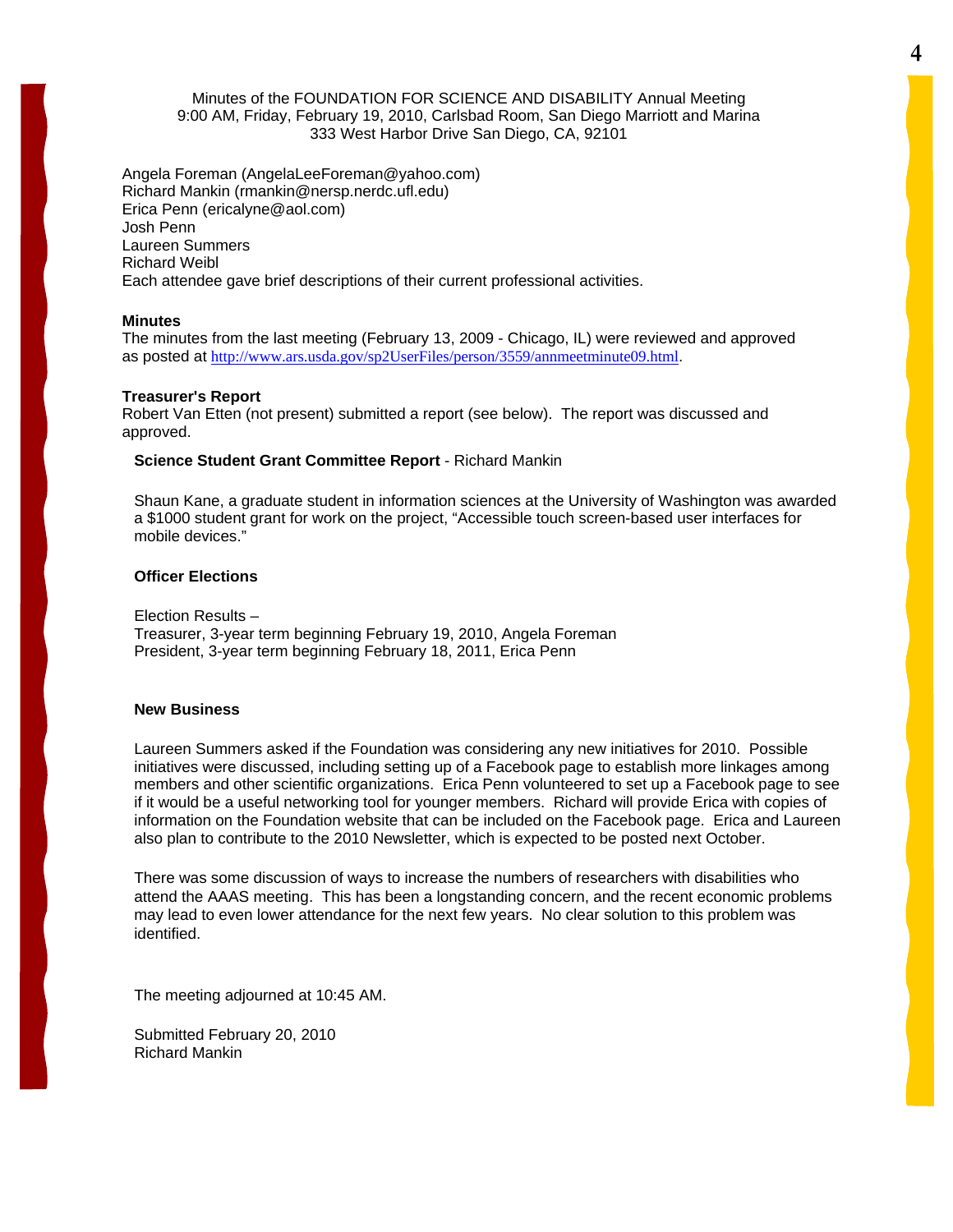# **FSD Treasurer's Report**

Update Report for the period of October  $20^{\degree}2009$  – February 16, 2010

|                            | 2009     | 2010           |
|----------------------------|----------|----------------|
| <b>ASSETS:</b>             |          |                |
| Cash on Hand               | 10688.57 | 9788.57        |
| <b>Total Assets</b>        | 10688.57 | 9788.57        |
| <b>INCOME:</b>             |          |                |
| <b>Dues</b>                | 100.00   | 415.00         |
| Contributions              | 0        | 360.00         |
| <b>Total Income</b>        | 100.00   | 775.00         |
| <b>EXPENSES:</b>           |          |                |
| <b>Newsletters</b>         | $\Omega$ | 0              |
|                            |          |                |
| <b>Student Award</b>       | 1000.00  | $\overline{0}$ |
| <b>Bank Service Charge</b> | 0        | $\mathbf 0$    |
| <b>Total Expenses</b>      | 1000.00  | $\overline{0}$ |
| <b>NET INCOME:</b>         | (900.00) | 775.00         |
| <b>NET BALANCE</b>         | 9788.57  | 10563.57       |

Above is the treasurer report with a net balance of \$**10563.57** 

Robert Van Etten Treasurer February 16, 2010